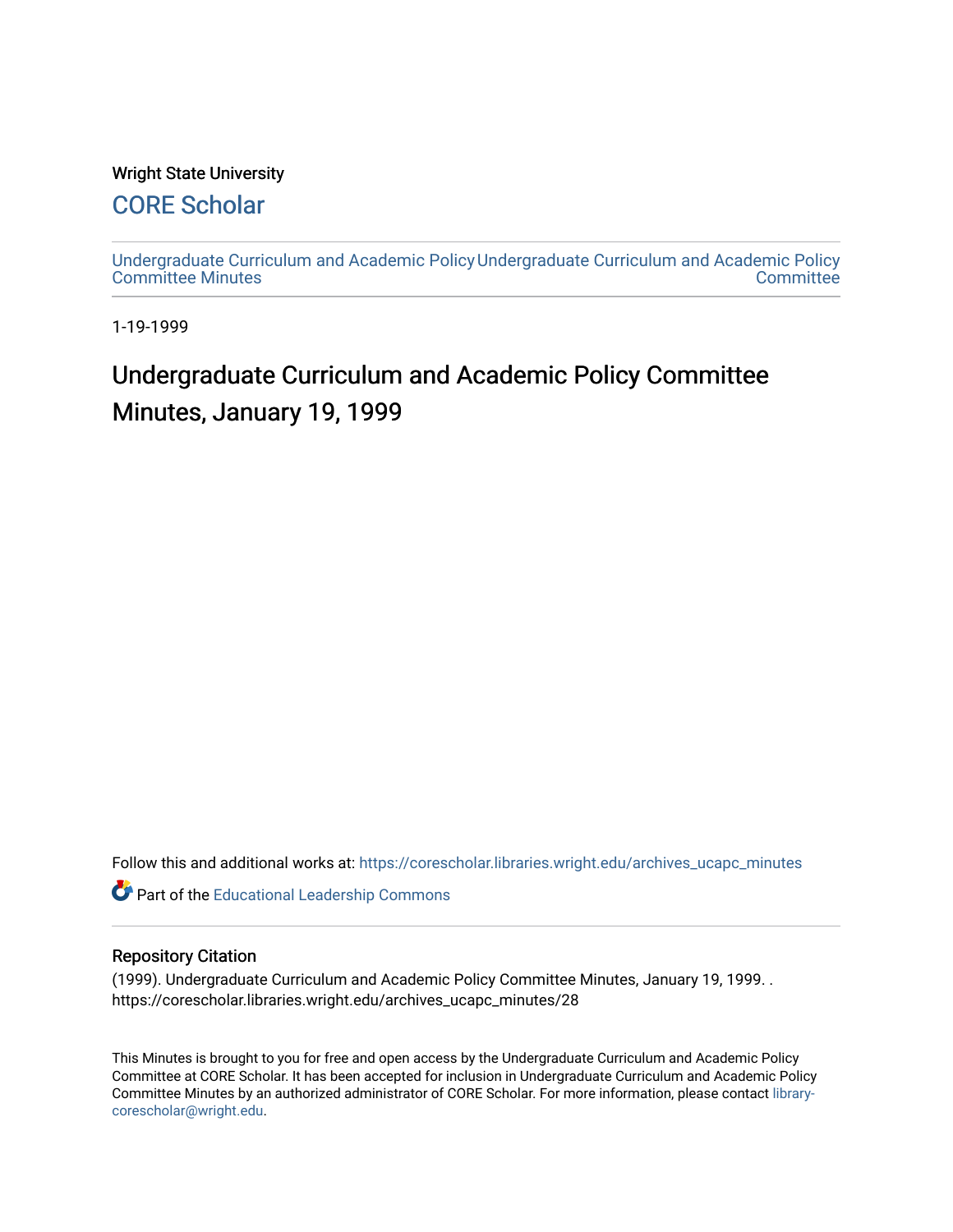# **Undergraduate Curriculum and Academic Policy Committee**

### **Minutes of January 19, 1999 Meeting**

**Present:** Carol Holdcraft, Beth Basista, Steve Peterson, Tim Rafferty, Anne Runyan, Joe Law, Jan Maxwell, Tom Sav, Joe Slater, Ken Strickland, Roy Vice, Jeanne Fraker, Andy Wright (student), Jason Lansdale (student).

**Minutes:** Minutes of November 24, 1998 were approved with the addition of "and math courses" to concern #3 under old business.

### **Course Inventory Requests/Course Modification Requests:**

COBA: The committee approved: EC 315, EC 320, EC 431, EC 432, EC 435, EC 436, EC 444, FIN 301, FIN 401, FIN 411

COSM: The committee approved: GL 381, GL 382, GL 383, MTH 243, MTH, 244, GL 468, GL 469, GL 470, GL 475, GL 201, GL 405

CECS: The committee approved: CEG 360, CEG 402, CS 409, CEG 433, EE 451, EGR 480, HFE 195, HFE 301, HFE 302, HFE 481, HFE 482, ME 432

CEHS: The committee approved: HPR 241, HPR 281, HPR 362, HPR 381, HPR 230, HPR 330, HPR 331, HPR 382, HPR 431, HPR 432

GE Substitution: The committee approved: HPR 250, HPR 251 as GE substitutions for HPR Students (pending Senate approval).

COLA: The committee approved: ART 375, ART 376, ART 377, ART 379, MUS 416, PLS 448, PLS 449, RUS 311, RUS 312, RUS 331, RUS 332, RUS 399, TH 371, TH 372, TH 373, ART 378, ART 478, GEO 330, MUS 261, MUS 262, MUS 420, REL 497, TH 131, TH 180, TH 231, TH 232, TH 233, TH 253, TH 281, TH 282, TH 283, TH 332, TH 333, TH 334, TH 381, TH 382, TH 383, TH 399, TH 435, TH 436, TH 481, TH 490, TH 499

CONH: The committee approved: NUR 405, NUR 406, NUR 407, NUR 462

### **Program Changes:**

CONH: The committee approved: RN/BSN program change (pending Senate approval).

CESC: The committee approved: Human Factors Engineering program change (pending Senate approval).